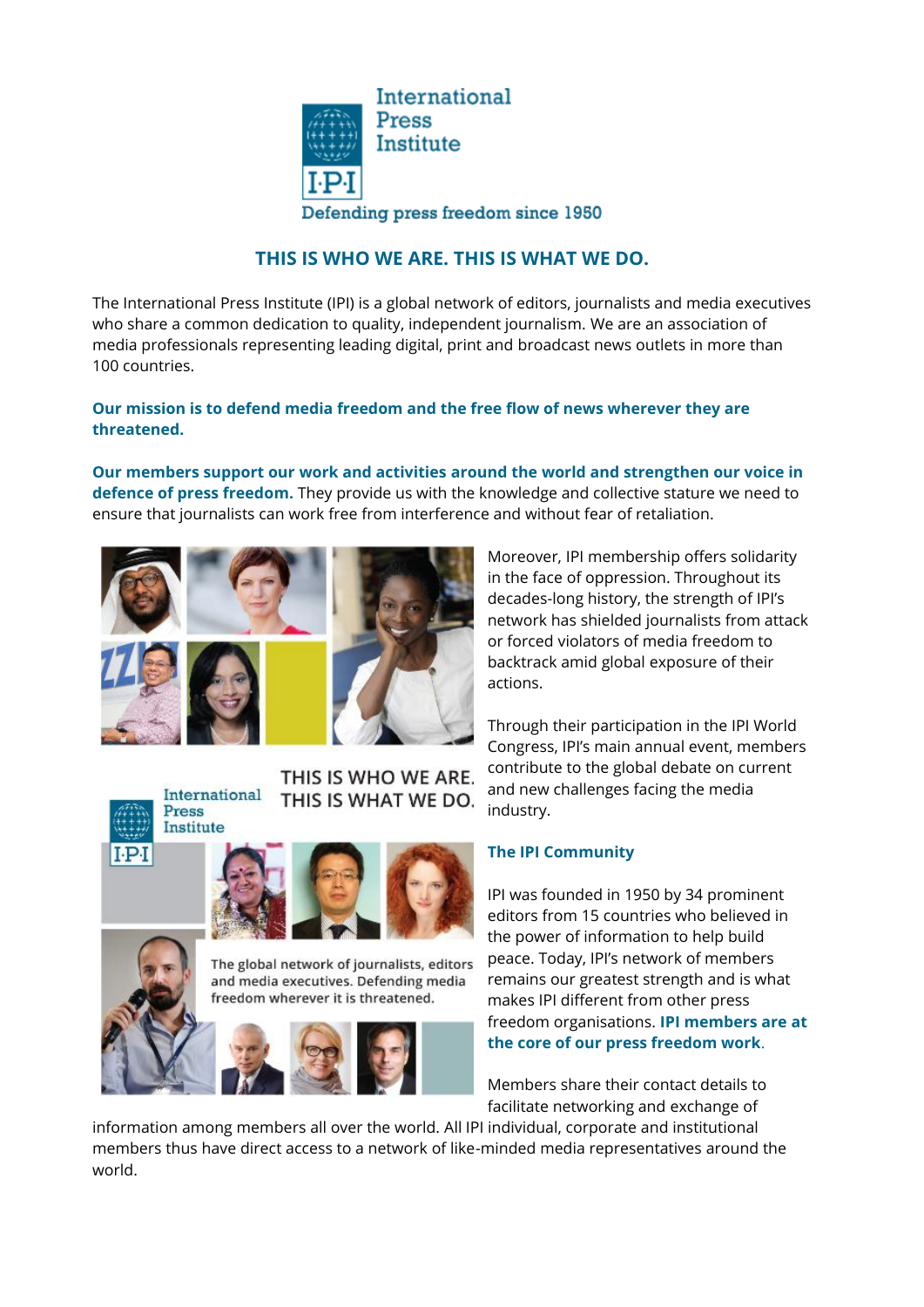

Members play an active role in shaping the organisation. All IPI members have voting rights and can participate at the IPI General Assembly, helping to define our advocacy priorities and supporting our campaigns as well as contributing to our research and monitoring work.

IPI campaigns for our members when they need us.

### **This is a community that stands together in solidarity to fight against any threat to press freedom.**

# **CORPORATE MEMBERSHIP CATEGORIES**

Corporate Membership is open to any media organisation interested in supporting IPI's work and would like to show a corporate commitment to IPI's core values. **All corporate membership categories include a discount on individual membership for representatives of the organisation.** 

Our Corporate Members provide IPI with a valuable and independent source of funding without which we would not be able to fulfil our global mission to protect media freedom.

# **Basic Category (€ 2,000 p.a.):**

- IPI Full membership\* for up to **3 representatives** of the organisation *(includes IPI membership card with photo)*.
- Voting rights at the IPI General Assembly for up to 3 members.
- Special discount on membership for rest of employees: **35% discount on individual membership rates** for any additional eligible employees = **€100 membership fee**, instead of the regular associate membership fee of € 150.
- Mention or logo **on IPI's Website or any other relevant publications or events** as a Corporate Member*.*
- Invitation to include an **article, statement or other publication on IPI's website** on any issue agreed upon with the IPI Press Freedom team.

### *Benefits at Events and IPI World Congress:*

- Receive **1 free registration** for the annual, high-profile **IPI World Congress and General Assembly.**
- Special **discounted rates and conditions for all IPI events**, including special discounts for World Congress registration for additional representatives and employees.
- **Priority access to information about IPI events and press freedom activities**, including the IPI World Congress and press freedom missions.

# **Silver Category (€ 4,000 p.a.):**

- IPI Full membership\* for up to **5 representatives** of the organisation *(includes IPI membership card with photo).*
- Voting rights at the IPI General Assembly for up to 5 members.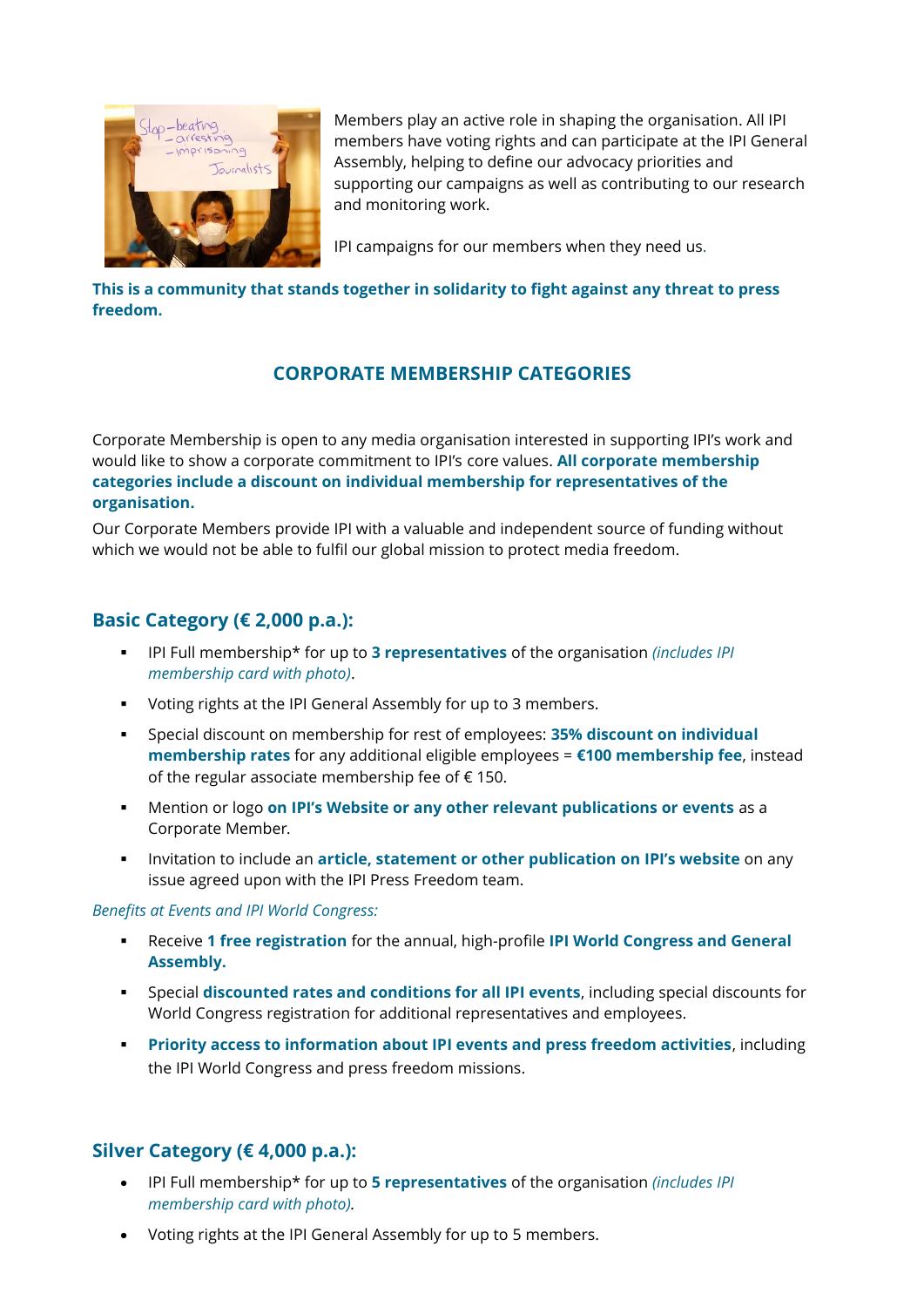- Special discount on membership for rest of employees: **35% discount on individual membership rates** for any additional eligible employees = **€100 membership fee**, instead of the regular associate membership fee of  $\epsilon$  150.
- Mention or **logo on IPI's Website or any other relevant publications or events** as a Corporate Member*.*
- Invitation to include an **article, statement or other publication on IPI's website** on any issue agreed upon with the IPI Press Freedom team.

#### *Benefits at Events and IPI World Congress*

- Receive **2 free registrations** for the annual, high-profile **IPI World Congress and General Assembly**.
- Special **discounted rates and conditions for all IPI events**, including special discounts for World Congress registration for additional representatives and employees.
- **Priority access to information about IPI events and press freedom activities**, including the IPI World Congress and press freedom missions.

### **Gold Category (€ 7,500 p.a.):**

- IPI Full membership\* for up to **8 representatives** of the organisation *(includes IPI membership card with photo).*
- Voting rights at the IPI General Assembly for up to 8 members.
- Special discount on membership for rest of employees: **35% discount on individual membership rates** for any additional eligible employees = **€100 membership fee**, instead of the regular associate membership fee of  $\epsilon$  150.
- Mention or **logo on IPI's Website or any other relevant publications or events** as a Corporate Member*.*
- Invitation to include an **article, statement or other publication on IPI's website** on any issue agreed upon with the IPI Press Freedom team.
- **Authorisation for all Gold Members to identify themselves as Gold IPI Members with IPI's logo** on their website *(other materials and uses also possible pending approval by IPI).*

#### *Benefits at Events and IPI World Congress*

- Receive **3 free registrations** for the annual, high-profile **IPI World Congress and General Assembly**.
- **Guaranteed speaker participation for IPI's World Congress.** (Panel and Speaker to be chosen by Corporate Member and IPI. Plane and accommodation covered by IPI).
- Special **discounted rates and conditions for all IPI events**, including special discounts for World Congress registration for additional representatives and employees.
- **Priority access to information about IPI events and press freedom activities**, including the IPI World Congress and press freedom missions.
- Gold Corporate Members representatives will be invited to attend and **participate with other IPI stakeholders and Board Members to specific events**, gatherings and other special activities.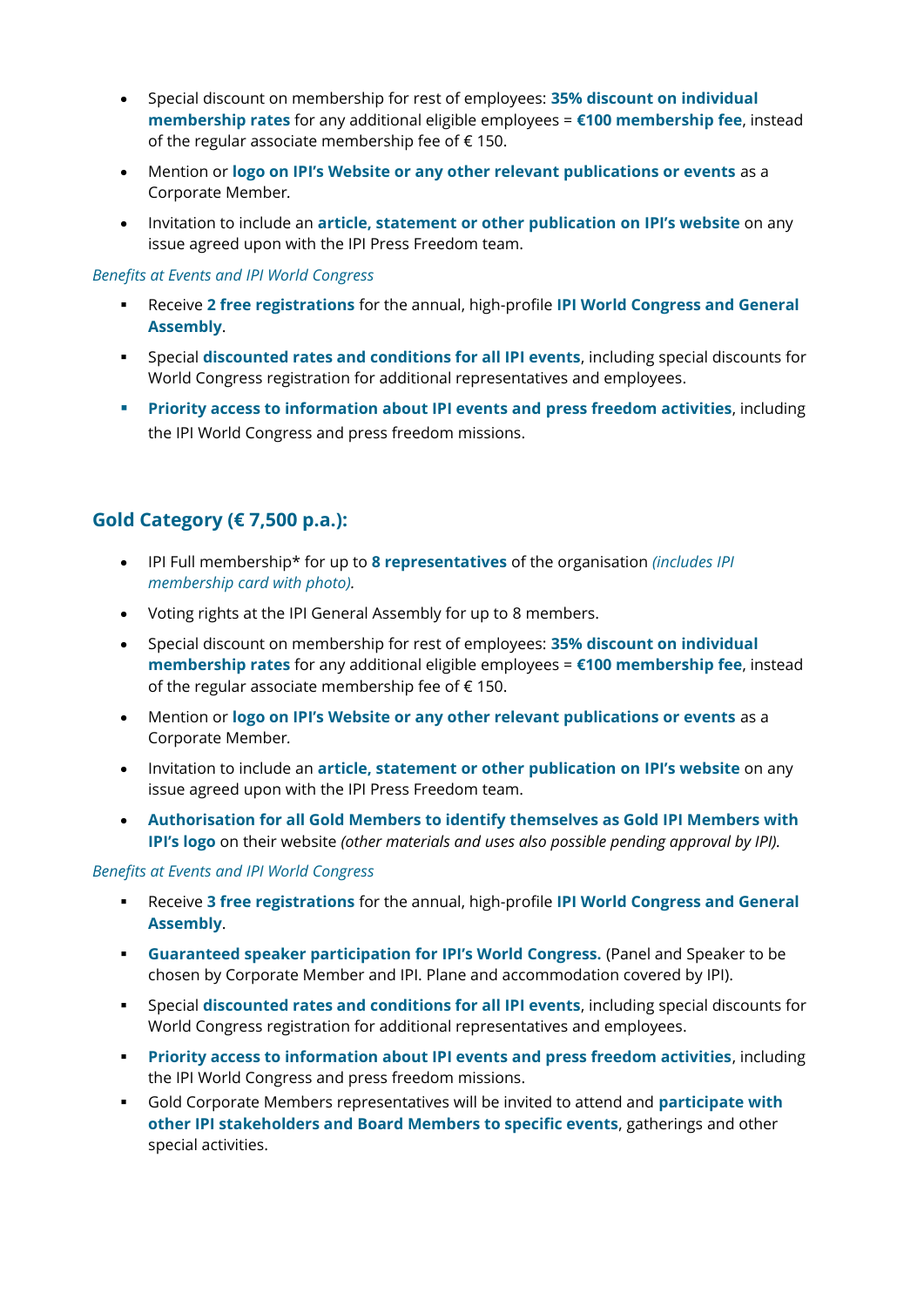# **Platinum Membership (€ 15,000 p.a.):**

- IPI Full membership\* for up to **10 representatives** of the organisation *(includes IPI membership card with photo).*
- Voting rights at the IPI General Assembly for up to 10 members.
- According to IPI's Constitution, media outlets can have up to 10 individual members. Exclusively for Platinum corporate members, IPI offers the possibility of **additional membership cards** for employees who would benefit from the possession of this card, either for safety issues or journalistic reasons *(administrative costs of €25 per card)*
- Mention or **logo on IPI's Website or any other relevant publications or events** as a Corporate Member*.*
- Invitation to include an **article, statement or other publication on IPI's website** on any issue agreed upon with the IPI Press Freedom team.
- **Authorisation for all Platinum Members to identify themselves as Platinum IPI Members** with IPI's logo on their website *(other materials and uses also possible pending approval by IPI).*

#### *Benefits at Events and IPI World Congress*

- Receive **5 free registrations** for the annual, high-profile **IPI World Congress and General Assembly**.
- **Guaranteed speaker participation for IPI's World Congress.** (Panel and Speaker to be chosen by Corporate Member and IPI. Plane and accommodation covered by IPI).
- Special **discounted rates and conditions for all IPI events**, including special discounts for World Congress registration for additional representatives and employees.
- **Priority access to information about IPI events and press freedom activities**, including the IPI World Congress and press freedom missions.
- Platinum Corporate Members representatives will be invited to attend and **participate with other IPI stakeholders and Board Members at specific events**, gatherings and other special activities.
- Platinum Corporate Members have the **possibility of organizing side meetings during the World Congress with support of the IPI team** and early access to the list of participants.